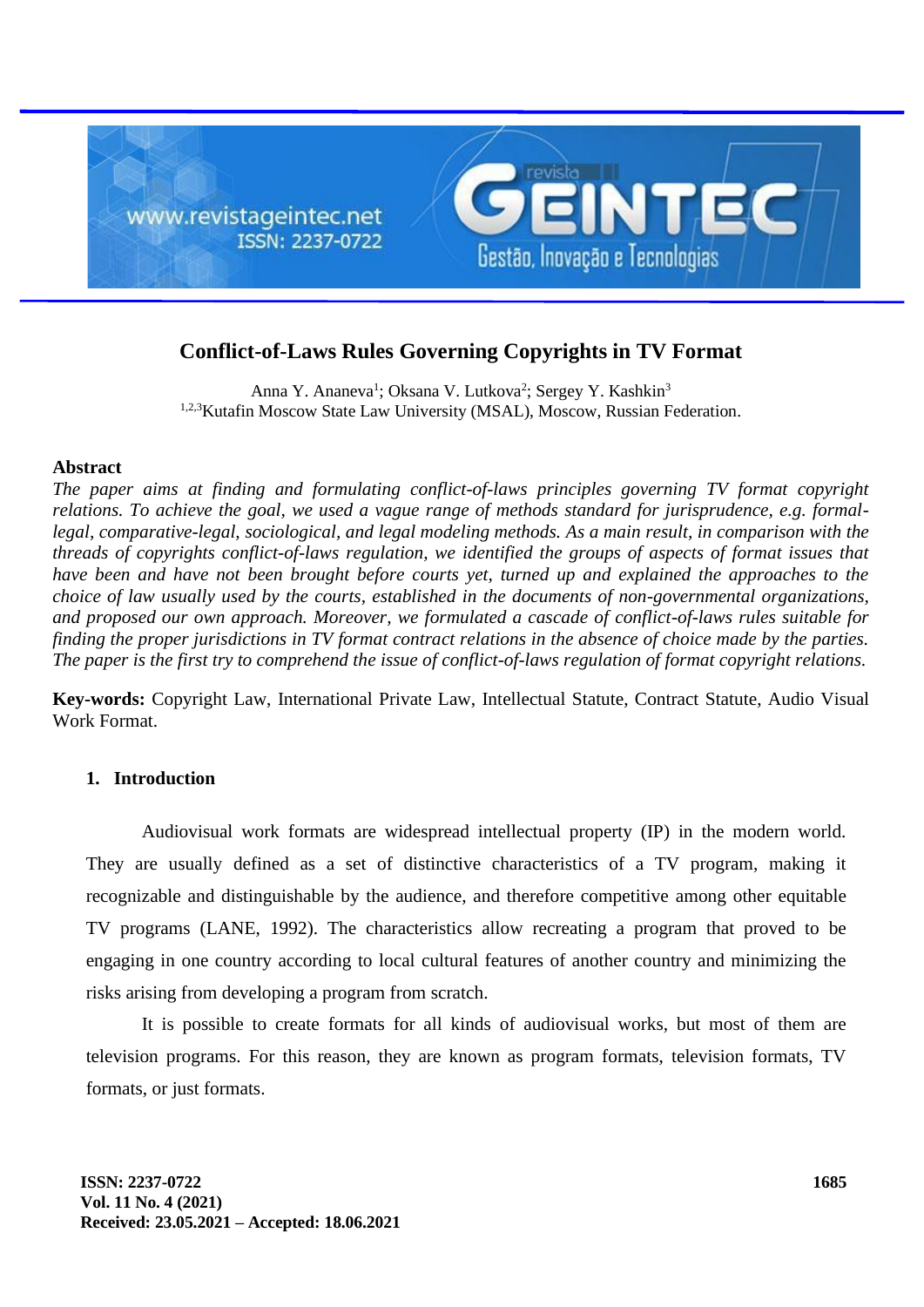Сross-border format "trade" has been going on for more than 70 years and is a fast-growing industry with multibillion-dollar annual turnover (CHALABY, 2011). The so-called super formats — "Who Wants to Be a Millionaire," "X-Factor," "Survive!" etc. — are widely known. Despite that, the legal nature of format remains controversial. Neither legislation nor treaties contain the term "format" in the mentioned meaning, and there are still no studies on approaches for conflict-of-laws regulation of cross-border format relations.

Often right-holders try to protect the format as a work of copyright (SINGH, 2010). Therefore, the present study focuses on the specifics of conflict-of-laws regulation of cross-border copyright relations connected with audiovisual work format.

# **2. Methods**

To achieve the aims of the study, we used the formal legal method while interpreting international treaties, acts of the European Union, acts of harmonization, documents of international and national non-governmental organizations related to cross-border copyright relations.

Using the comparative legal method, we identified and compared national approaches to transnational format relations.

Through the sociological method, we examined acts of harmonization, of international and national non-governmental organizations, and materials of judicial practice and formulated some unwritten approaches to conflict-of-laws regulation of transnational format relations.

On the basis, we formulated several conflict-of-laws rules using the method of legal modeling.

#### **3. Results**

The law applicable to defining TV format copyrightability is determined by the law of the country for which protection is sought (lex loci protectionis). It is usually the country where the dispute was brought before a court.

In cross-border format disputes, courts choose their law. Since such disputes usually arise from copyright infringement, the choice may result from the application of one of the connecting factors: (1) the law of the country for which protection is sought (lex loci protectionis), (2) the law of the infringement occurrence (lex loci delicti), (3) the law of the country where the dispute is resolved (lex fori). The lex loci protectionis is the most appropriate as a specialized rule to determine the law applicable to IP matters.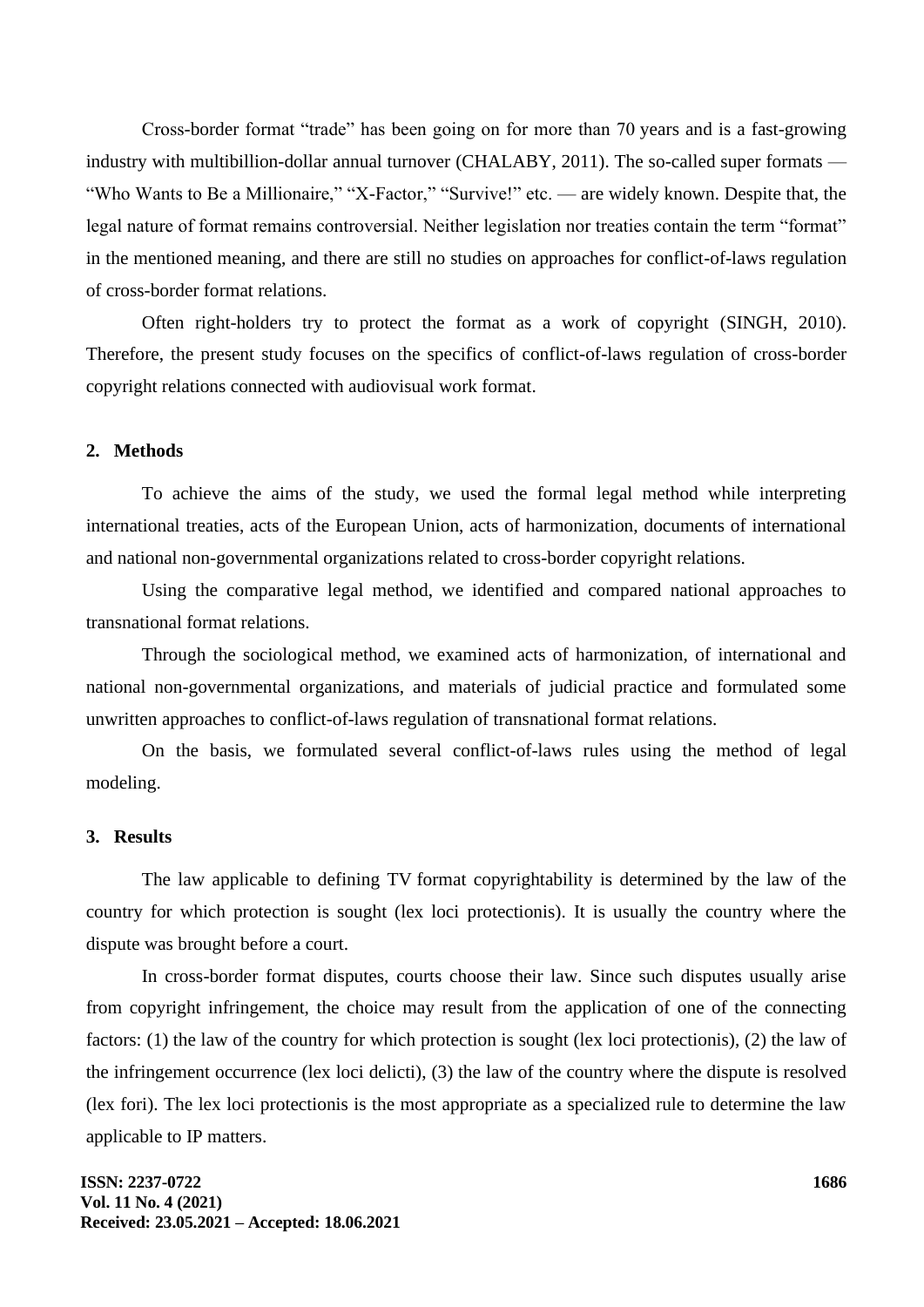The general connecting factor for transnational format contracts is the choice of law by the parties (lex voluntatis). However, if an author-individual (i.e., a weak party) participate, the lex voluntatis is limited by the mandatory norms of the country of the author's habitual residence.

The subsidiary connecting factor is the law of the closest connection. Depending on the type of the contract and the circumstances, it should be interpreted as: (1) the law of the author's country of residence (lex auctoris) — for author's commissioning contracts; (2) the law of the country where the author-worker usually performs their labor function to create the format (lex loci laboris) — for employment contracts; (3) the law of the country of the vendor location (lex venditoris) — for commissioning contracts to which no authors are the parties; (4) the law of the country of the TV format use (lex causa) — when the format is to be used in the single country; (5) the law of the country of location of the copyright holder, licensor (lex causae) — when the format is to be used in several countries; (6) the law of the country of location of the acquirer, licensee (lex causae) — when the acquirer/licensee is obliged for using the IPRs or report the right holder/licensor on use and the contract price is established as a sale fee.

If there is another jurisdiction to show a closer connection with the format contract, the law of that jurisdiction is applied.

The choice of law is limited by the peremptory norms of the law of the author's country.

#### **4. Discussion**

As conflict-of-laws matters in the field of copyright (ISKAKOVA; KASHKIN; FILATIOVA, 2020) have not been unified yet, we need to apply national rules. National approaches differ from one jurisdiction to another, but we can divide all relations to be regulated into the following semi-separate branches: (1) concerned with the circulation of exclusive rights indirectly; (2) regulated by the intellectual statute; and (3) contractual relations.

The relations concerned with the circulation of exclusive rights in TV formats indirectly falling under the courts' examination are usually represented by establishing copyrightability of a format in a foreign territory. The other matters peculiar to moral rights of authors (e.g., affiliation of foreign formats; free use of foreign formats; relations on non-exclusive (non-property) rights types, methods of implementation, scope, restrictions, etc.) have not been arose during cross-border disputes yet.

For the same reason, mindful that two main connecting factors for determining law for the mentioned relations exist — the law of the country for which protection is sought (lex loci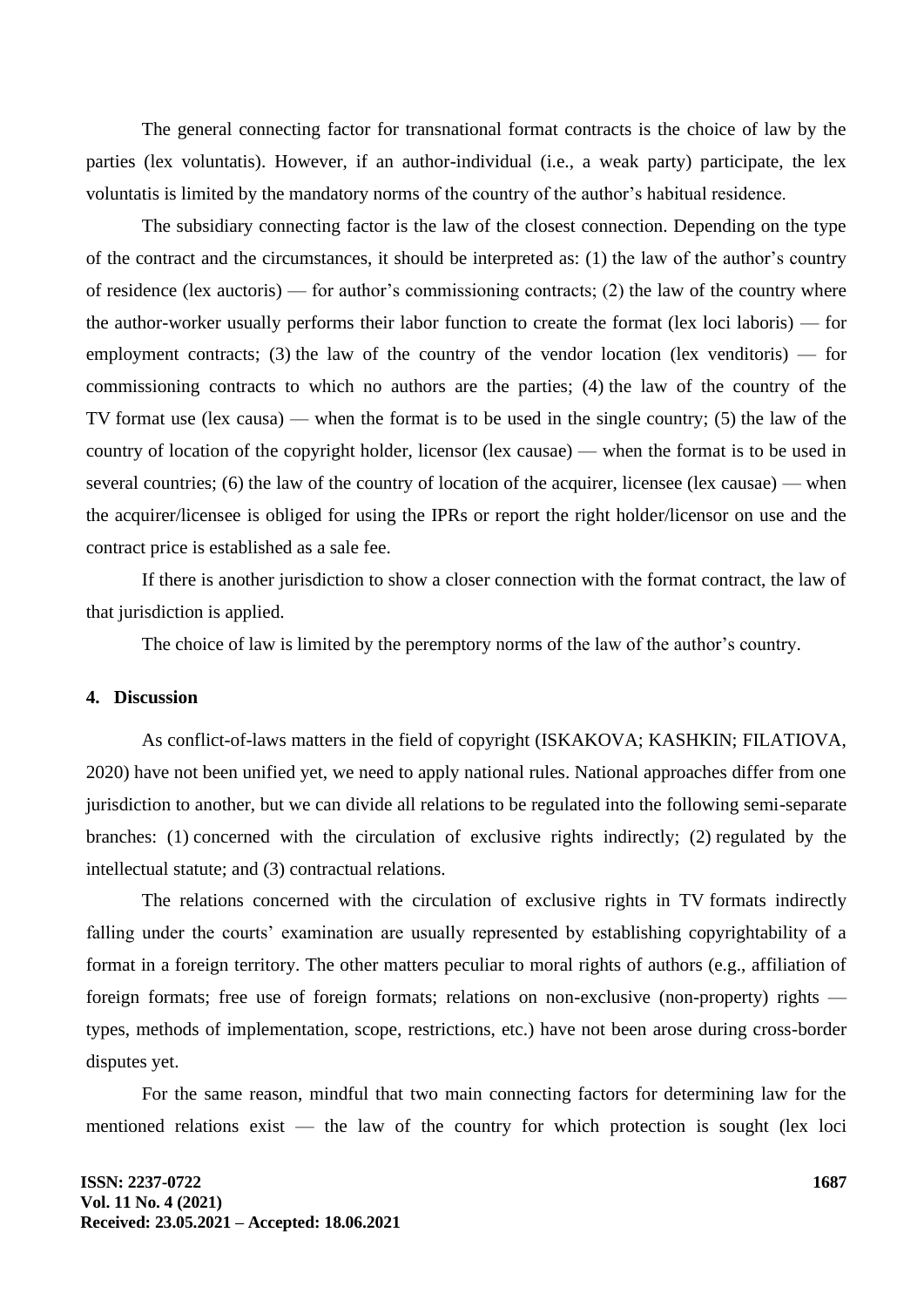protectionis) and the law of the work's origin (lex originis) — now, we only have examples of use of the first one.

Determining a format's copyrightability, the courts of New Zealand (GREEN V BROADCASTING CORP OF NEW ZEALAND, 1988), Great Britain (England), Spain, Netherlands, Russian Federation refer to lex loci protectionis. Since a country for which protection is sought is usually the place of the dispute, the court applies its own law.

At the same time, the result of recognition of the format as a work depends on the two factors: (1) the concept of copyright protection for the format in the jurisdiction, i.e. the value of the criterion of author's creativity and personal contribution, the requirement of novelty and/or originality, the requirement of fixation, the requirement to fulfill the formalities; (2) the specific requirements developed by judicial practice directly to determine the protectability of the format.

As the content of the first factor is widely presented in the doctrine, we find it more useful to highlight the second one.

For example, in the UK, such requirements are (1) sufficient degree of certainty of the format as a whole (HUGH HUGHES GREEN, 1989); (2) sufficient degree of certainty of individual elements of the format (UKULELE ORCHESTRA OF GREAT BRITAIN, 2014, 2015); (3) the connectivity of the elements in a consistent structure; and (4) repeatability of such a structure, which makes it possible to produce episodes in a recognizable form for two or more times (BANNER UNIVERSAL MOTION PICTURES LTD, 2017, 2018).

In Spain (SAP C 2265/2010, 2010) and the Netherlands, one needs to prove (1) originality of the format's structure or form; (2) a particular combination or sequence of elements filling the structure or form and making up the program's framework; (3) suitability of such elements for the setting of the program and identification it among similar programs.

The scope of intellectual statute (SUSPITZINA, 2013) encompasses the following relations concerned with the circulation of exclusive copyrights directly: (1) emergence of the rights, types of works, criteria for granting protection, fixation form, formalities; (2) transferability of the rights and forms of transfer; (3) effect of the rights, their types and content, restrictions, and termination; (4) torts, i.e. intellectual tort statute.

Depending on the jurisdiction, courts usually apply two main connecting factors — lex loci protectionis or lex originis.

An intriguing pattern demonstrates choice-of-law features for format tort relations.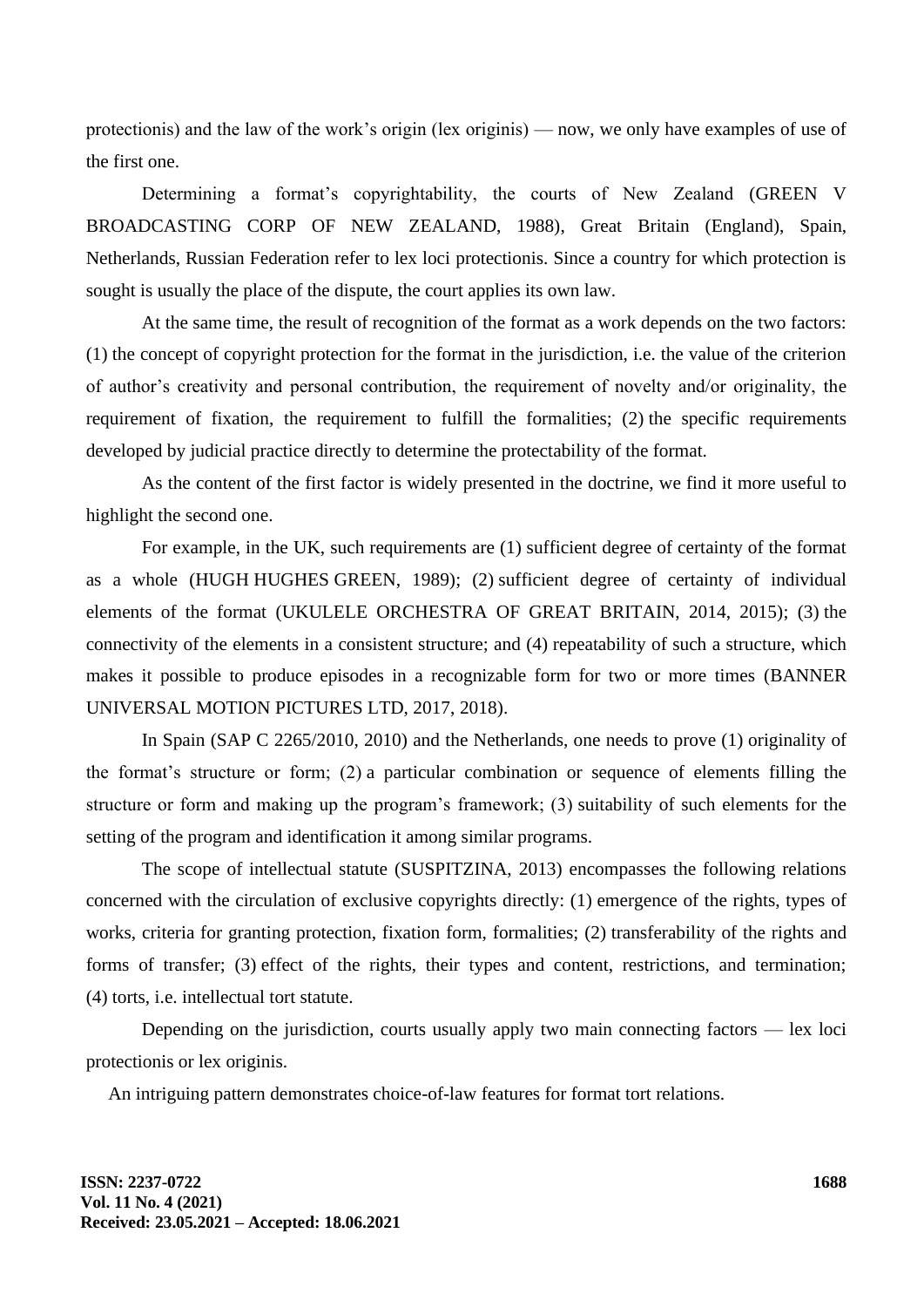The only cross-border case where the court applied choice-of-law rules expressly is the German matter of 2004 "Kinderquatsch mit Michael v. L'école des fan." The court underlined: according to the German private international law, the copyrightability of the French format is to be identified under the law of the country for which protection is sought, i.e. German law (VAHRENWALD, 2004; PAR. B.I.1. BUNDESGERICHTSHOF, 2003).

In the "Castaway v. Endemol" (CASTAWAY E.A. VS. JOHN DE MOL, 2000, 2002, 2004) dispute of 2000-2004 between the British and Dutch companies on the British TV format "Survive!", the Amsterdam Court of Appeal noted: as the complaint has not contained otherwise, it applies the Dutch law. However, due to Article 2 of the Civil Code of the Netherlands (GORKOVENKO, KONDRASHOVA, 2015), courts must apply private international law rules for their convenience and not at the parties' request.

The law of the court was applied directly, bypassing the stage of determining the applicable law by the courts of the United States (California) (UNIVERSAL CITY STUDIOS, INC., 1982), New Zealand (H.H. GREEN V. BROADCASTING CORPORATION, 1988), Great Britain (England), Canada (PRESTON V. 20TH CENTURY FOX CANADA LTD, 1990), Denmark (CELADOR PRODUCTIONS LTD, 1999), India (CELADOR PRODUCTIONS LTD, 2002, 2003; ANIL GUPTA AND ANR, 2002), Australia (NINE FILMS & TELEVISION, 2005), Spain.

In the Russian dispute Endemol v. Channel One (DECISION OF THE MOSCOW ARBITRATION COURT, 2014; DECREE OF THE NINTH ARBITRATION COURT, 2015; DECREE OF THE INTELLECTUAL PROPERTY COURT, 2015)], the courts also did not explain the choice in favor of Russian law. However, it did not reject the claimant's arguments about the protectability of Spanish works in Russia because both States participate in the Berne Convention of 1886. The approach corresponds to clauses 1, 4 of Article 1256 of the Civil Code of the Russian Federation (KAMINSKAYA, 2017).

We suppose that the approach results from use one of the three connecting factors: (1) lex loci protectionis, (2) lex loci delicti, or (3) lex fori. As the format disputes arose in the country of the courts and intellectual tort statute was to be applied, up to date, it is challenging to identify which of the three factors was actually chosen. In our opinion, as a specific connecting factor for the crossborder relations in question, lex loci protectionis is to be used.

In cross-border relations, parties use a variety of format contracts. Thus, the conflict-of-laws regulation of a particular contract depends on its characterization. Basically, copyrights in formats are transferred under 1) contracts on the creation of formats (author commissioning contract, contract on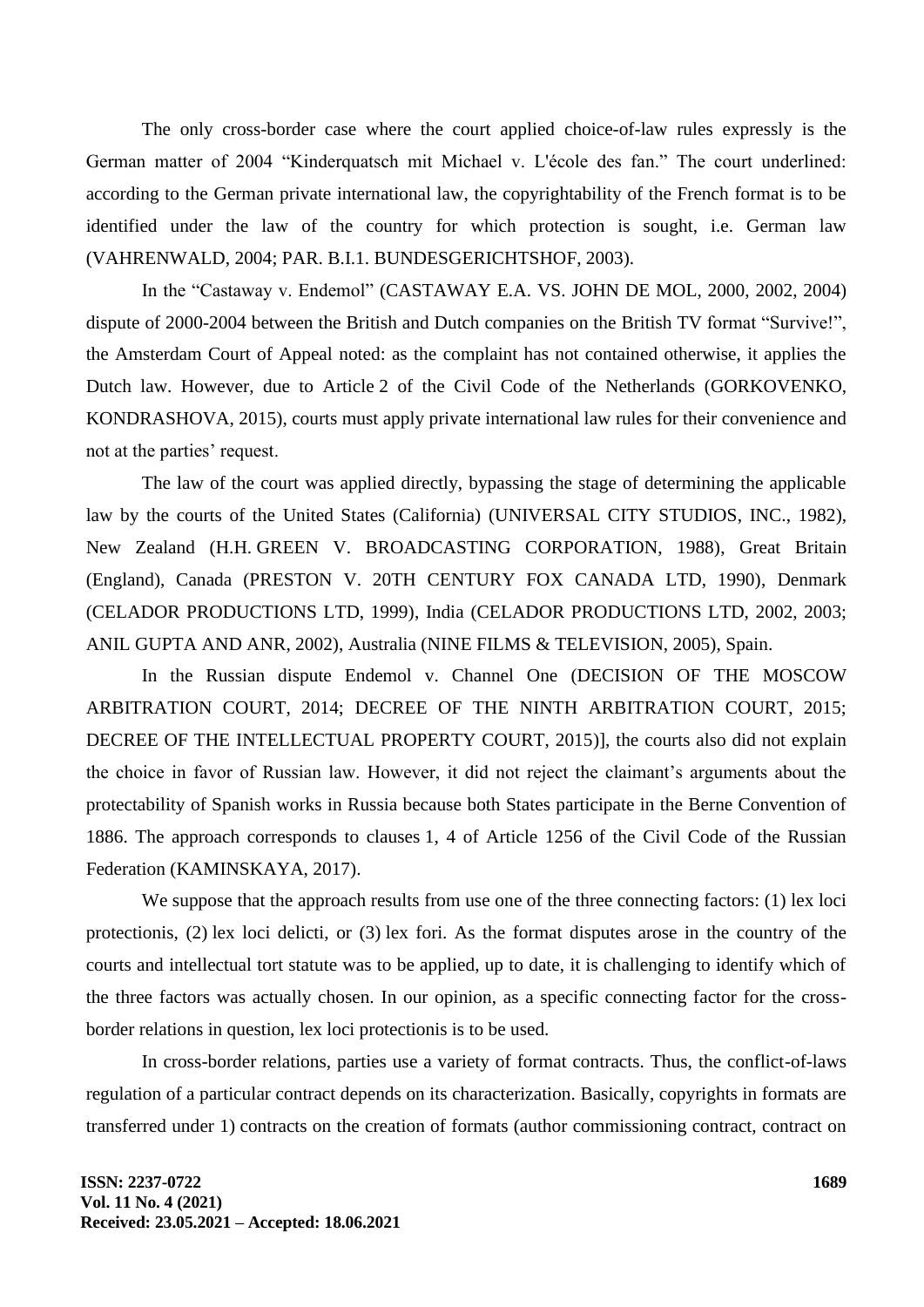commission, employment contract); 2) licensing contract; and 3) contract on the alienation of an exclusive right.

Thus, conflict-of-laws regulation of a particular format contract depends on the result of its characterization. Undoubtfully, the specter of the contracts depends on lex fori rules: e.g., by contrast with Russian law, law of Germany, England and US does not know author commissioning contracts as a specific type. There, such contracts can be qualified as a contract of work plus a copyright transfer contract (RAKHMATULINA, 2011). In several countries (e.g., France and Qazaqstan (LUTKOVA, 2018)), contracts on future works of authorship are illegal.

As compared to the first two branches — format relations concerned with the circulation of exclusive rights indirectly and regulated by the intellectual statute — parties can choose the law applicable to contractual format relations.

The examples of the lex voluntatis in TV format contracts can be found in the documents of Writers Guild of America (2020 WRITERS GUILD OF AMERICA, 2020) and Writers' Guild of Great Britain (2017) and standard forms to them. As a rule, the law of the place of the Guilds is chosen, which aligns with the place where the format is going to be used. This means the law of the country of origin (lex originis) or the law of the country of use (lex loci protectionis) guides the lex contractus.

When parties made no choice and exclusive right is to be transferred to only one country, basically, the law of the country of use (for licensing) or the law of the country where the right exists (for alienation) applies. If several countries of use or the exclusive right exist in two or more countries, the law of the licensor's/right holder's habitual residence / place of business applies. As the approach is fundamental for all contractual IP relations, it does not suit each and every particular case (KANASHEVSKY, 2013).

For more flexibility, it is useful to pay our attention to Principles on Conflict of Laws in Intellectual Property prepared by the European Max Planck Group on Conflict of Laws in Intellectual Property (CLIP Principles) (2011). According to Article 3:502 of CLIP Principles, the main connecting factor is the law of the closest connection interpreted with some rebuttable presumptions.

For example, a contract aimed mainly at the transfer of the exclusive right is presumed connected to the law of author, licensor, or right holder, if the right is going to be used in the territory of their habitual residence / place of business, the principal obligation of another party is to pay a fixed amount of money, a license is granted for the single use, or provides for the creation of the IP.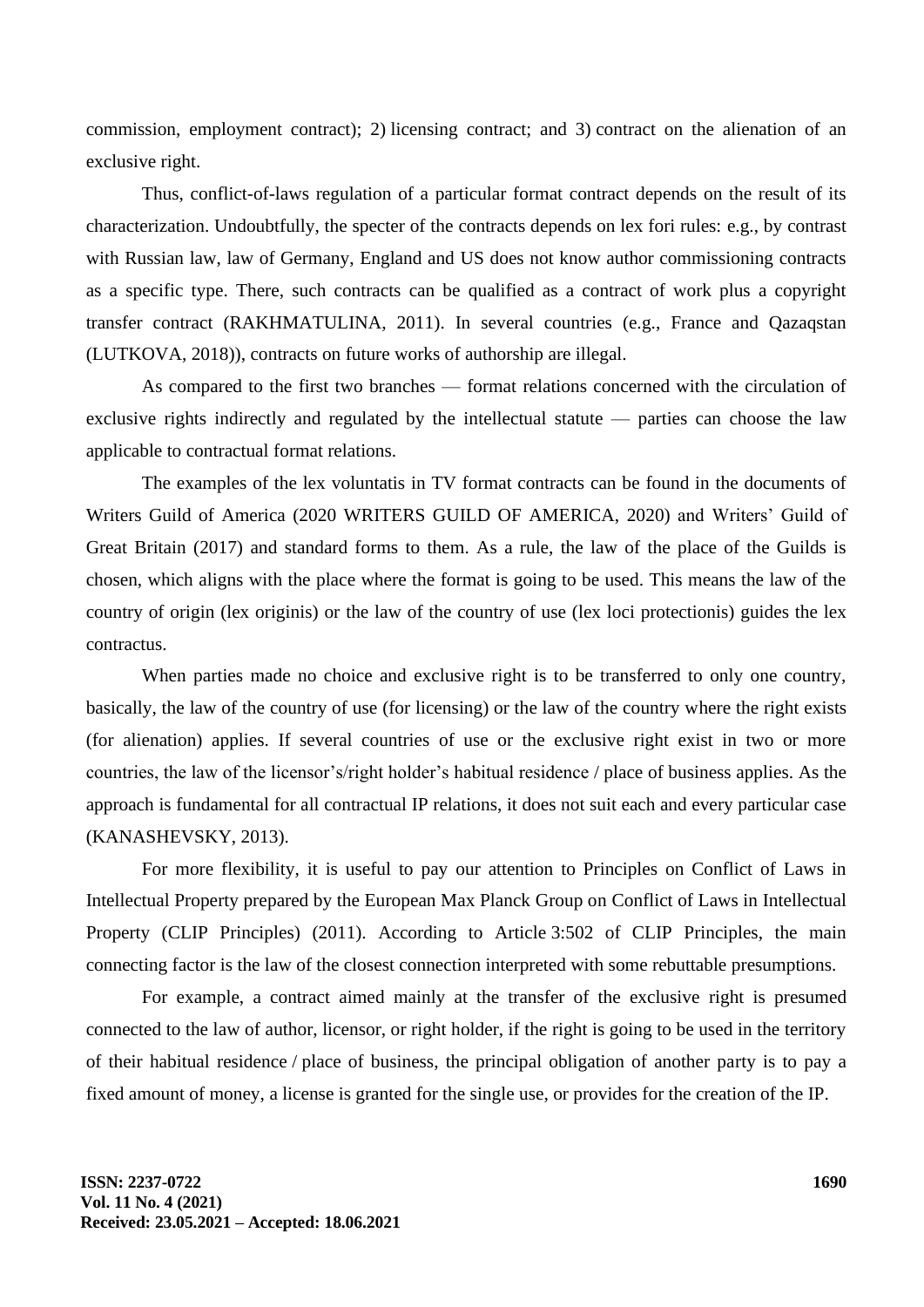The contract is presumed connected closer to the law of licensee or acquirer if the exclusive right will be used in their jurisdiction, the contract obliges to use the right, to pay royalty, or to report.

The rules of the basic approach are to be applied to the rebuttable presumptions only subsidiary.

The approach of the CLIP Principles seems more suitable for the format contracts than the basic one. E.g., it provides higher standards for authors' protection, as the law of the author (lex auctoris) is to be applied in each case when he/she takes part in the contractual relation, and it matches lex originis as well. The same rule can be used mutatis mutandis for the situations when a TV format is created in the course of employment. When the law of the licensee is applied, the range of cases is wider: practically, the licensee gains the right to use a format in their own territory and have to report and pay royalty.

In contract on the commission of TV format, however, we put it into the same category with author commissioning and employment contract, different principles must be taken into account. The law of the contractor must be applied but, as it is a contract between two business entities, the reasons are as follows: (1) it is a contractor to make characteristic performance (lex venditoris); (2) a format is created in the contractor's territory; and (3) all exclusive (as well as moral in some jurisdictions, e.g. in the US (TITLE 17 OF UNITED STATES CODE, 2011)) rights in the format are collected by the contractor by operation of law or under the contracts with the authors of individual pieces of IP.

However, it seems helpful to provide for the exemption clause and entitle courts to transcend the mentioned presumptions when, despite them, the TV format contract shows more connections with the other jurisdiction.

## **5. Conclusion**

Despite cross-border TV format relations are relatively common, the issue of conflict-of-laws regulation of the domain remains underrated.

Our paper is a try to identify and summarize the forming approaches and to offer our own ideas derived from researching judicial practice, rules established by non-governmental organizations in light of common principles of conflict-of-laws regulation of copyright.

It is the first step in the field of conflict-of-laws regulation of formats relations, and we are looking forward to a response from researchers to discuss our findings and add new ideas and proposals.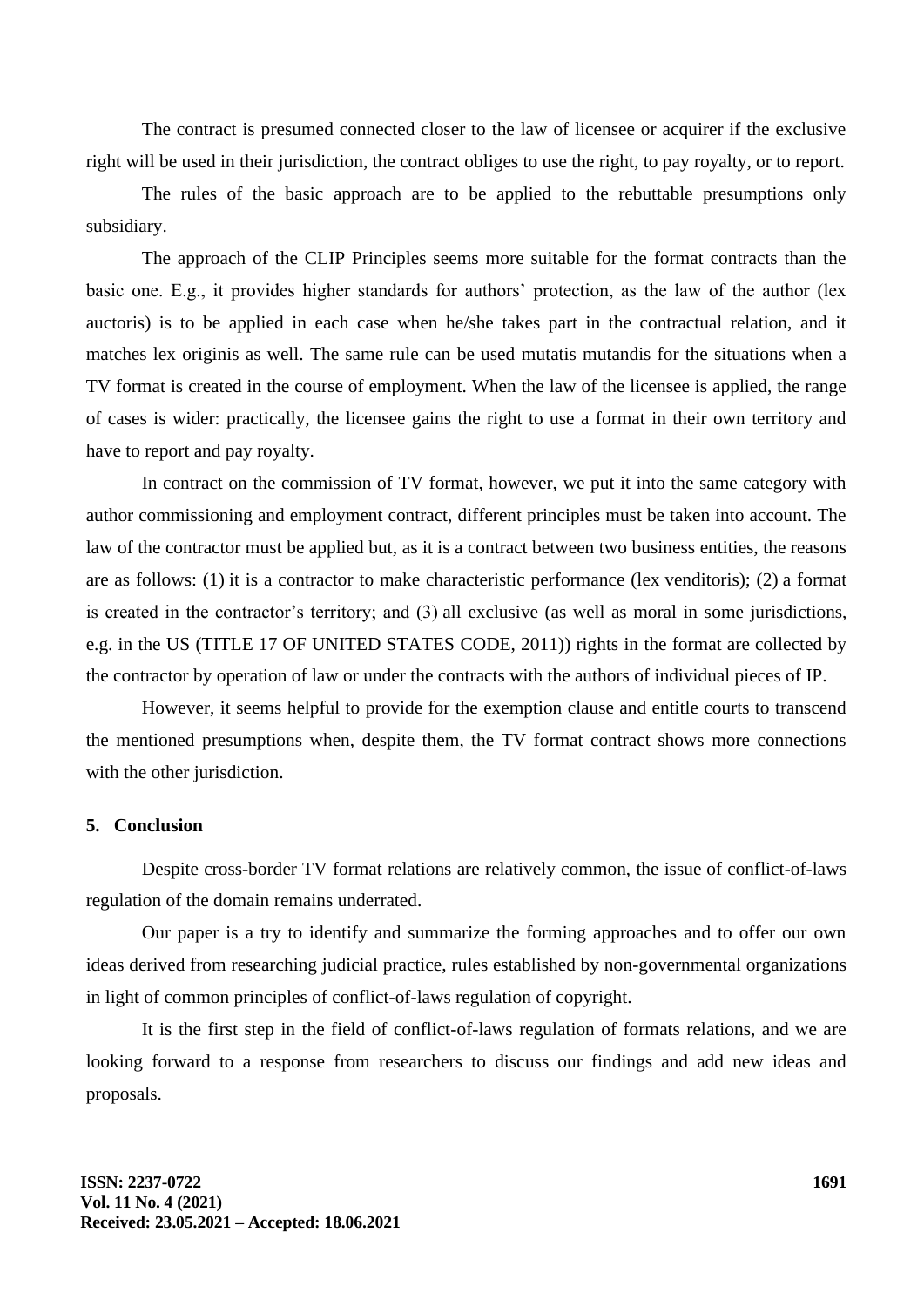# **Acknowledgments**

The reported study was funded by RFBR, project number # 19-311-90066.

# **References**

2020 WRITERS GUILD OF AMERICA - ALLIANCE OF MOTION PICTURE AND TELEVISION PRODUCERS THEATRICAL AND TELEVISION BASIC AGREEMENT, effective 2.05.2020 through 1.05.2023, 2020.

ANIL GUPTA AND ANR. VS KUNAL DASGUPTA AND ORS. on 6.03.2002, IVAD Delhi 390, AIR 2002 Delhi 379, 97 (2002) DLT 257.

BANNER UNIVERSAL MOTION PICTURES LTD V ENDEMOL SHINE GROUP LTD, October 19, 2017, EWHC 2600 (Ch); 2018, E.C.C. 4.

CASTAWAY E.A. VS. JOHN DE MOL PRODUKTIES E.A. ROLNUMMER H 99.3047. 7.06.2000; 1026/00 27.06.2002; 16.04.2004 C02/284HR JMH/IS.

CELADOR PRODUCTIONS LTD V. DANMARKS RADIO. [2000] E.C.D.R. 158. Case FS 946/99, July 2, 1999.

CELADOR PRODUCTIONS LTD. VS GAURAV MEHROTRA AND ANR. ON 18.01.2002. 96 (2002) DLT 543, 2003 (26) PTC 140 Del;

CHALABY, J. The making of an entertainment revolution: How the TV format trade became a global industry. *European Journal of Communication*, 26(4), 293-309, 2011.

DECISION OF THE MOSCOW ARBITRATION COURT of October 14, 2014 in case # А40- 84902/14. Available at:<https://sudact.ru/arbitral/doc/qrBF6eGRnsQC/>

DECREE OF THE INTELLECTUAL PROPERTY COURT of May 8, 2015 in case # А40- 84902/14; Ruling of the Supreme Court of 24.11.2015 # 305-ЭС15-10123. Available at: https://sudact.ru/arbitral/doc/GwH6LpB6evmP/

DECREE OF THE NINTH ARBITRATION COURT OF APPEAL of January 19, 2015 # 09АП53196/2014 in case # А40-84902/14. Available at: <https://sudact.ru/arbitral/doc/4SuUxyUPJiou/>

GORKOVENKO, A.; KONDRASHOVA, N. (Translators). *Book 10. Private intellectual law. Civil code of the Netherlands*. Moscow: HSE, 2015. 48 p.

GREEN V BROADCASTING CORP OF NEW ZEALAND. Court of Appeal of New Zealand. C.A. 40/84. C.A. 95/87, September 22, 1988.

H.H. GREEN V. BROADCASTING CORPORATION OF NEW ZEALAND. The Court of Appeal of New Zealand. Decision # C.A. 40/84 C.A. 95/87, September 22, 1988.

HUGH HUGHES GREEN V. BROADCASTING Corporation of New Zealand. The Privy Council. R.P.C. 700. July 18, 1989.

ISKAKOVA, Zh.T.; KASHKIN, S.Yu.; FILATIOVA, E.I. Artificial intelligence and copyright law. In: *Human rights: modern trends of realization and protection*. Moscow: Mir Nauki, 2020. p. 20-24.